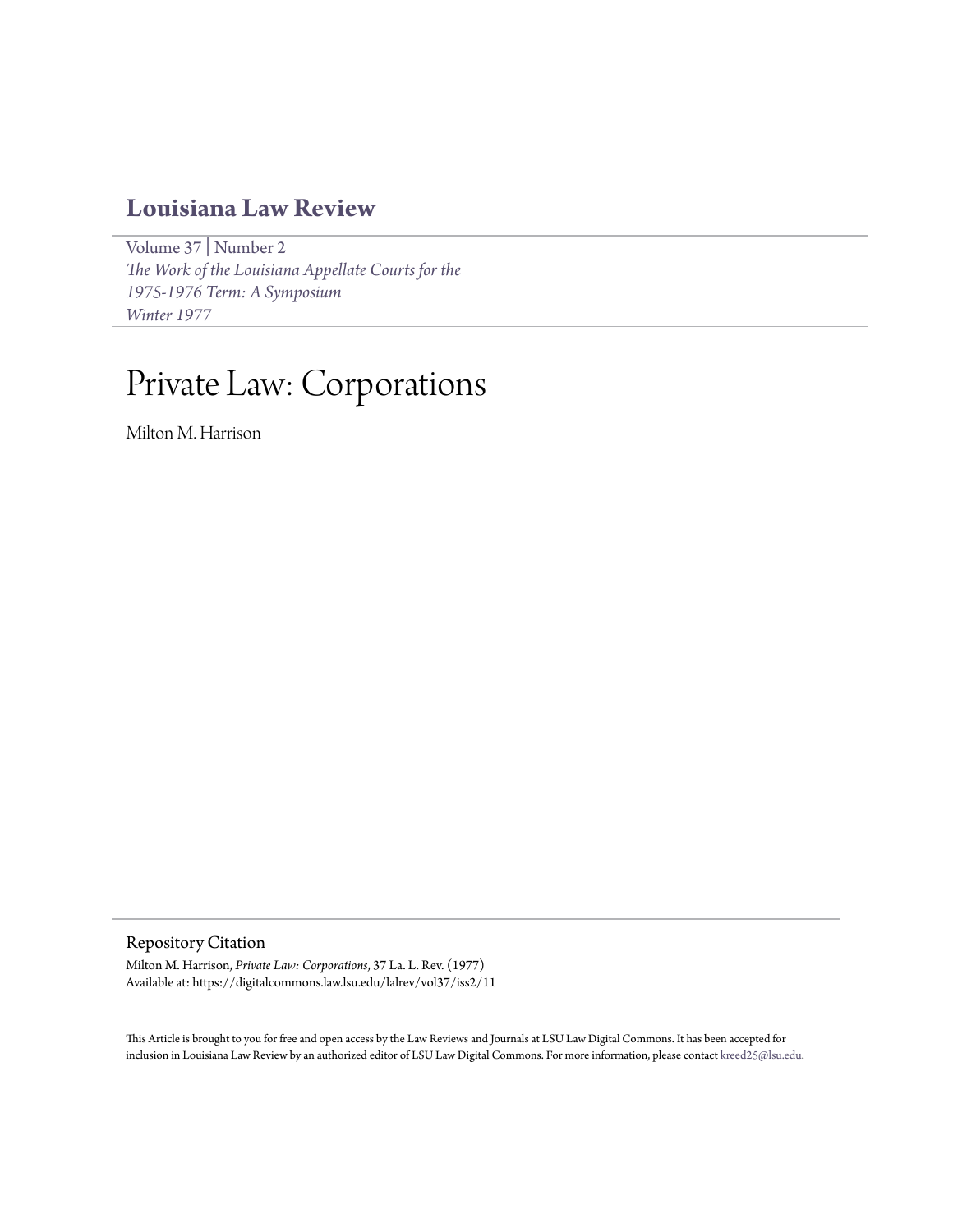## CORPORATIONS

## *Milton M Harrison\**

Since 1968, with the passage of Louisiana Act 105 which amended Chapters 1, 2 and 3 of Title 12 of the Louisiana Revised Statutes, there has been doubt concerning the status of the so-called de facto-corporation and estoppel-to-deny-corporate-existence rules. Section  $25B$  of the act<sup>1</sup> provides that "[t]he certification of incorporation shall be conclusive evidence of the fact that the corporation has been duly incorporated. .**..** " It should be noted, however, that the Louisiana legislation does not go further, as does the Model Business Corporation Act, to provide that "[a]ll persons who assume to act as a corporation without authority so to do shall be jointly and severally liable for all debts and liabilities incurred or arising as a result thereof."<sup>2</sup> The comments following section 26 of the Louisiana statute indicate that the statute was drafted to permit the full application of the de facto-corporation and estoppel-to-deny doctrines, but the courts have not heretofore applied either doctrine under the new statute.

In *North American Contracting Corporation v. Gibson,3* two prospective incorporators entered into a contract to furnish carpentry labor on a construction job. The contract was entered into in the name of the corporation over a month before incorporation. The individuals who signed for the not yet formed corporation were held liable for a breach of the contract as agents for a nonexistent principal<sup>4</sup> and the corporation was held liable because it had received partial payments prior to the breach and was "estopped to deny its corporate existence at the time the contract was entered into."<sup>5</sup>

The case is of interest because it is the first time a court has indicated that the estoppel-to-deny-corporate-existence doctrine is to be applied in accordance with the comment of the draftsmen. <sup>6</sup>

Two partners incorporated their drug business. Three hundred shares of stock were issued to one partner, defendant in *Dardeau v. Fontenot.'*

<sup>\*</sup> Professor of Law, Louisiana State University.

**<sup>1.</sup> LA.** R.S. 12:25 (1950).

<sup>2.</sup> A.B.A. **-** A.L.I. MODEL BUS. CORP. AcT § 139 (1960).

<sup>3. 327</sup> So. 2d 444 (La. **App.** 3d Cir. 1976).

<sup>4.</sup> LA. CIV. **CODE** arts. 3010, 3012 and 3013.

*<sup>5.</sup>* 327 So. 2d at 451.

<sup>6.</sup> A forthcoming comment will treat the de facto and estoppel-to-deny doctrines in greater detail.

<sup>7. 326</sup> So. 2d 521 (La. App. 3d Cir. 1976).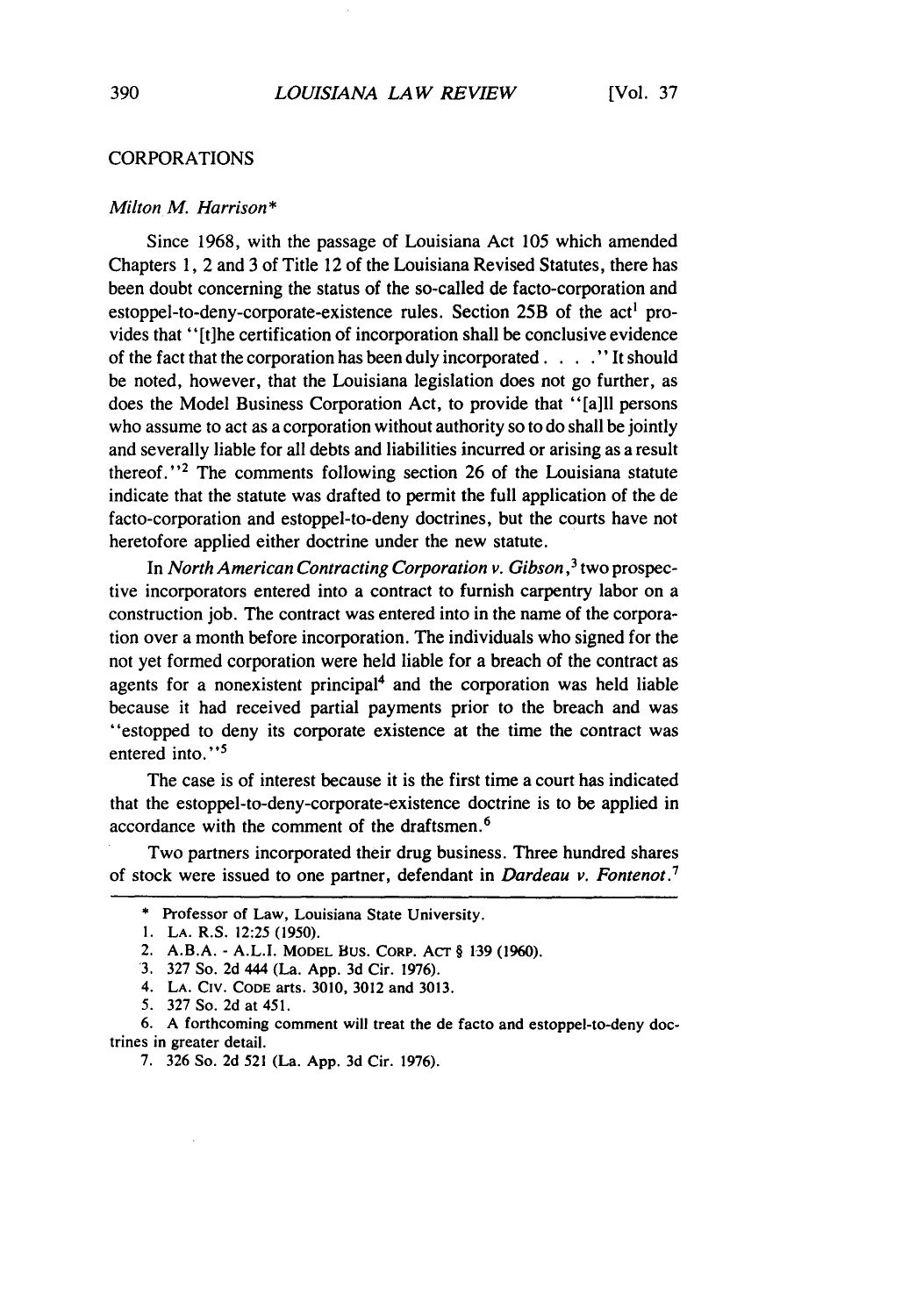Defendant endorsed one-half of the share certificates to his partner, plaintiff's deceased husband. All share certificates were delivered to the attorney who represented the parties in the formation of the corporation. In answer to the suit by the widow and children of the deceased shareholder who asserted their ownership of one-half of the shares, the defendant argued that the endorsement by him to the deceased did not effect transfer of ownership because the share certificates were not delivered to the deceased. The court held that delivery of the certificate is not essential if ownership is established otherwise as it was in this case. Although the Uniform Stock Transfer Act8 requires delivery, the court held that the statute is not intended to provide the exclusive means for evidence of ownership of stock. The decision here is consistent with a prior holding that the certificate is only evidence of ownership of stock as between the parties and that stock ownership may pass even if delivery has not occurred.<sup>9</sup>

The court of appeal distinguished its earlier decision in *Griffith v.* Hasha.<sup>10</sup> In *Griffith* the court found no ownership of stock by claimant because he had not advanced the funds which were a condition to his acquiring ownership of stock. Therefore, it was not the lack of delivery of certificates which was controlling but the non-performance of a condition required to give rise to his right to stock in the corporation.

The courts were confronted with two cases involving the disregard of corporateness, piercing the corporate veil, or treating a corporation as the alter ego of the shareholders. In *Evergreen Plantation, Inc. v. Zunamon*,<sup>11</sup> a vendor of timber sued to invalidate the sale because of lesion beyond moiety. The vendee had been a corporation, since dissolved, whose assets had been transferred to a partnership formed by the owners of 41% of the stock of the former corporation. The present owner of the contract to cut the timber in question is the defendant, who admittedly is the nominee of the partnership which acquired the assets of the corporation. In denying that the partnership was the alter ego of the dissolved corporation, the court noted that the partners had been minority shareholders of the predecessor corporations, that the price paid by the partnership for the assets of the corporation was fair, and that the partners had not instigated or participated in the dissolution of the corporation for the purpose of transferring the timber into the hands of a third party purchaser to defeat the action for lesion. 12

10. 315 So. 2d 778 (La. App. 3d Cir. 1975).

11. 319 So. 2d 543 (La. App. 2d Cir. 1975).

12. *Id.* at 548. The court found that the evidence did not support the right to rescission for lesion beyond moiety.

<sup>8.</sup> **LA.** R.S. 12:624 (1958).

<sup>9.</sup> Finn v. Ponsaa, 308 So. 2d 352 (La. App. 4th Cir. 1975).